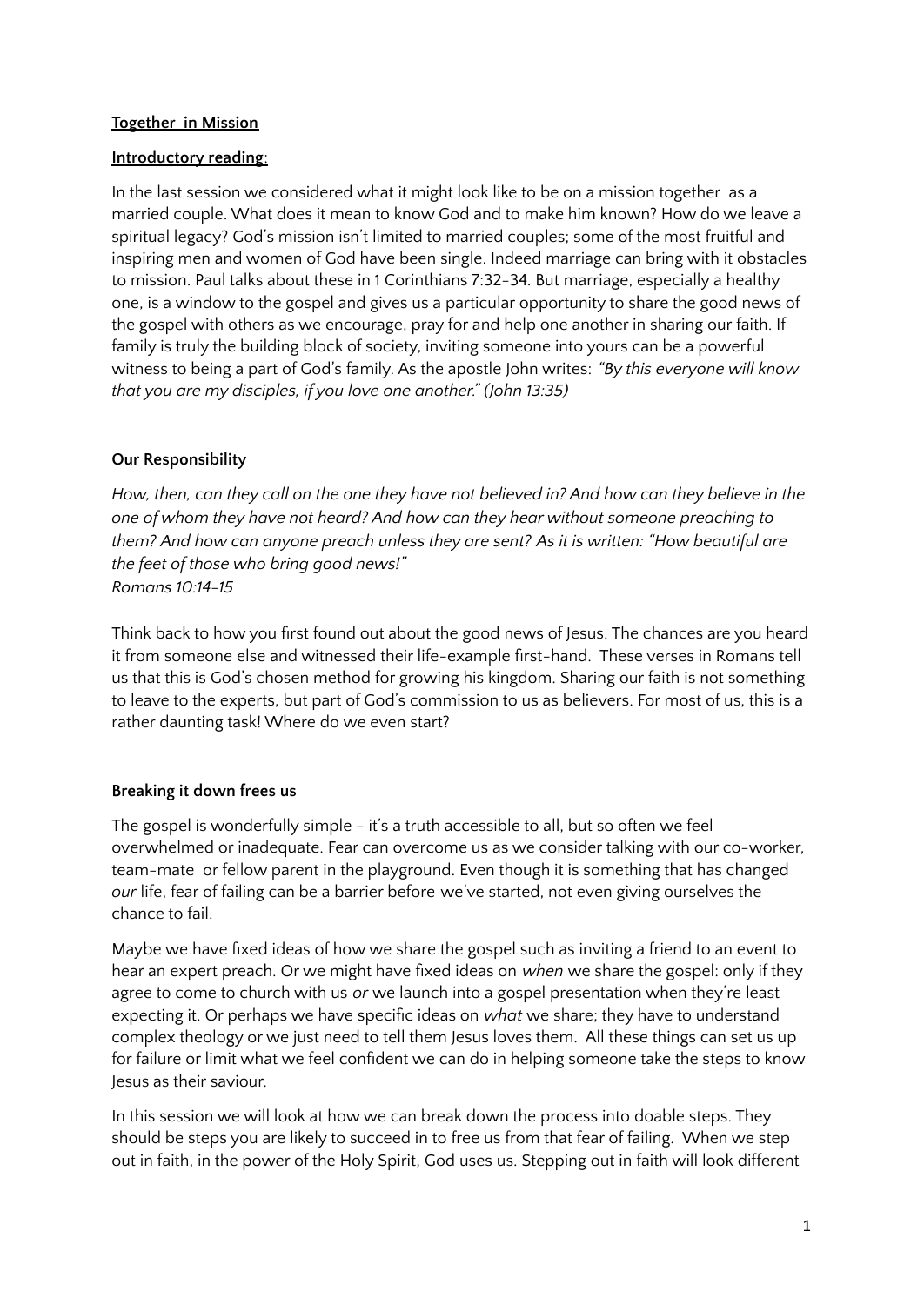to all of us, including within a marriage. For some it may be offering to pray for someone, for another it might be mentioning that you're a christian. This should not be a burden but an exciting mission where all of us have something we can trust God for and do.

# **Called to be intentional**

We are all on God's mission. Have you ever been in a small group where you've talked about doing outreach but don't seem to get beyond praying for people and opportunities to share the gospel? Praying together is indeed an excellent and essential first step! But we may feel if we haven't brought the person to the point of making a decision for Christ then what's the point? This indeed is our end goal and in order to reach it we need to be intentional with our steps along the way. If we imagine that praying for a friend to know Christ is our first step, and their asking Jesus into their life is the final step, we will need to be intentional with the 3, 5, 15 or 20 steps in between. This session will help you think about what those steps might be; relevant, doable, intentional steps. You will have some tools in your belt so that every friendship and connection you have can be an opportunity for you to help someone in their journey to know Christ. Being intentional is so much easier when you're working as a couple as you *'spur one another on to love and good deeds*'.

# **Group Session (90 minutes in total)**

# **Feedback (10 mins)**

- What insights did you gain from your couple time following the session on leaving a legacy that will last forever?
- Was there anything from the introductory reading on Together in Mission that prompted you to think about the subject in a new way? Explain.

# **Section A Things hold us back, but we all have something to share. (5 minutes)**

When we think about sharing our faith we can encounter a range of emotions and ideas. We might imagine the hurdles to overcome or be gripped by a sense of inadequacy or just not know where to start. We might have tried many times before but seen little fruit and wonder why. But in any relationship with another person there will be steps we **can** take.

*But in your hearts revere Christ as Lord. Always be prepared to give an answer to everyone who asks you to give the reason for the hope that you have. But do this with gentleness and respect, 1 Peter 3:15*

1. How does the thought of sharing your faith make you feel?

# **Foundation Principle:** We often have barriers to sharing our faith but we all have something to share.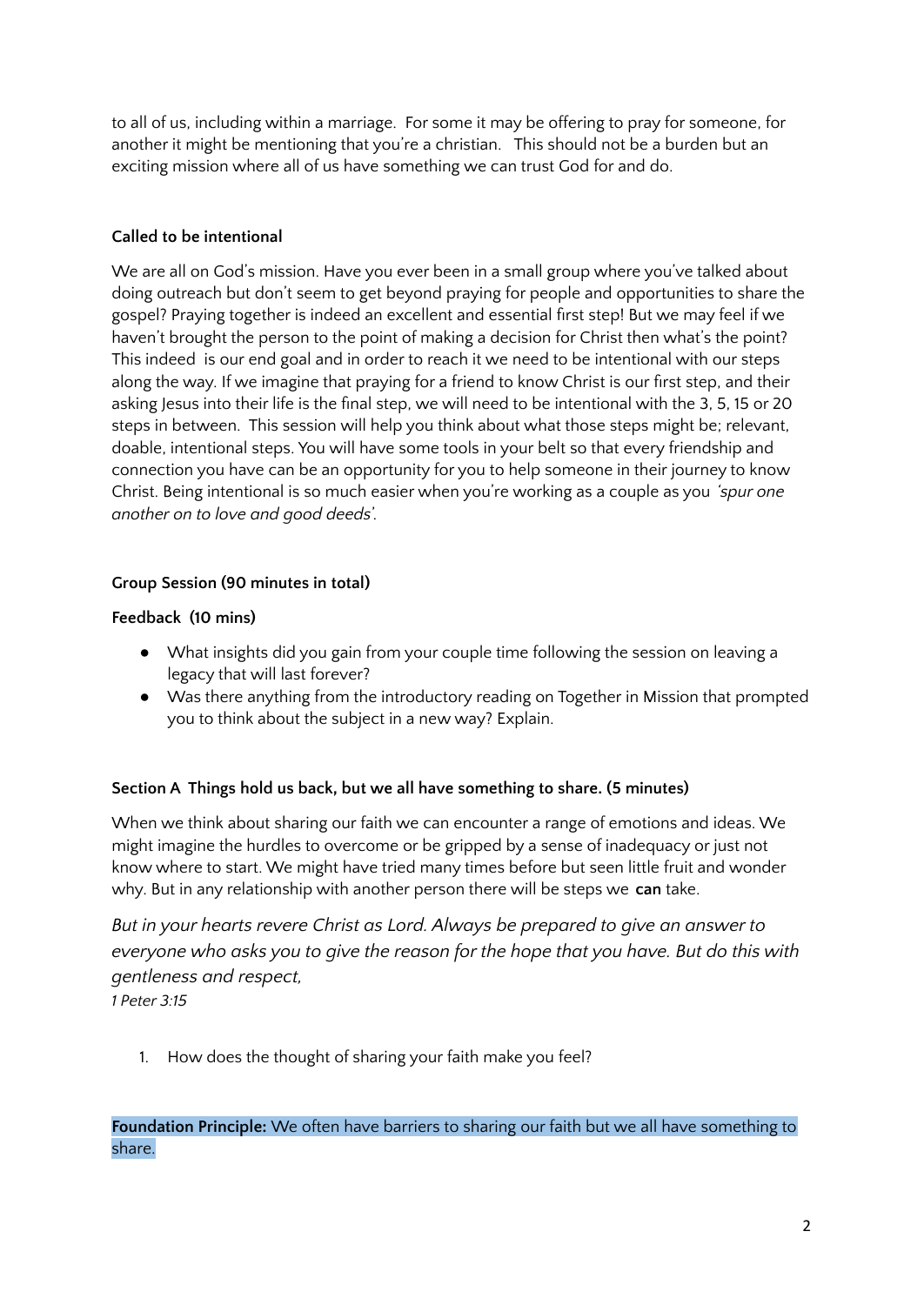# **A Things hold us back but we all have something to share .** 3 mins i. Tick which things hold you back when it comes to sharing your faith: ill-equipped don't know how to explain the gospel no non-christian friends too busy not my responsibility/I'm not an evangelist fears of failure fear of what people will think of me the law about sharing faith at work I've never done anything like this with my spouse before Other: ii. Think back to a time when you did share your faith. What do you think it was about that situation that made it easy to share? In your couple time be prepared to talk about your answers.

# **Section B (10 mins)**

Bible Study

*"But you will receive power when the Holy Spirit comes on you; and you will be my witnesses in Jerusalem, and in all Judea and Samaria, and to the ends of the earth." Acts 1:8*

"He said to them, "Do you bring in a lamp to put it under a bowl or a bed? Instead, don't you *put it on its stand?" Mark 4:21*

- 1. We see from Acts 1:8 that the disciples will be Jesus' witnesses. What does it mean for us to be a witness of Jesus?
- 2. What do we learn about sharing our faith from Mark 4:21?

Witnessing is about a person's whole life. The way you act and the way you speak. We can get stuck in a cycle of praying for opportunities to share the Gospel without having or taking opportunities to share. When we break down sharing the Gospel into smaller steps, the individual steps become easier to recognise, pray for and then take.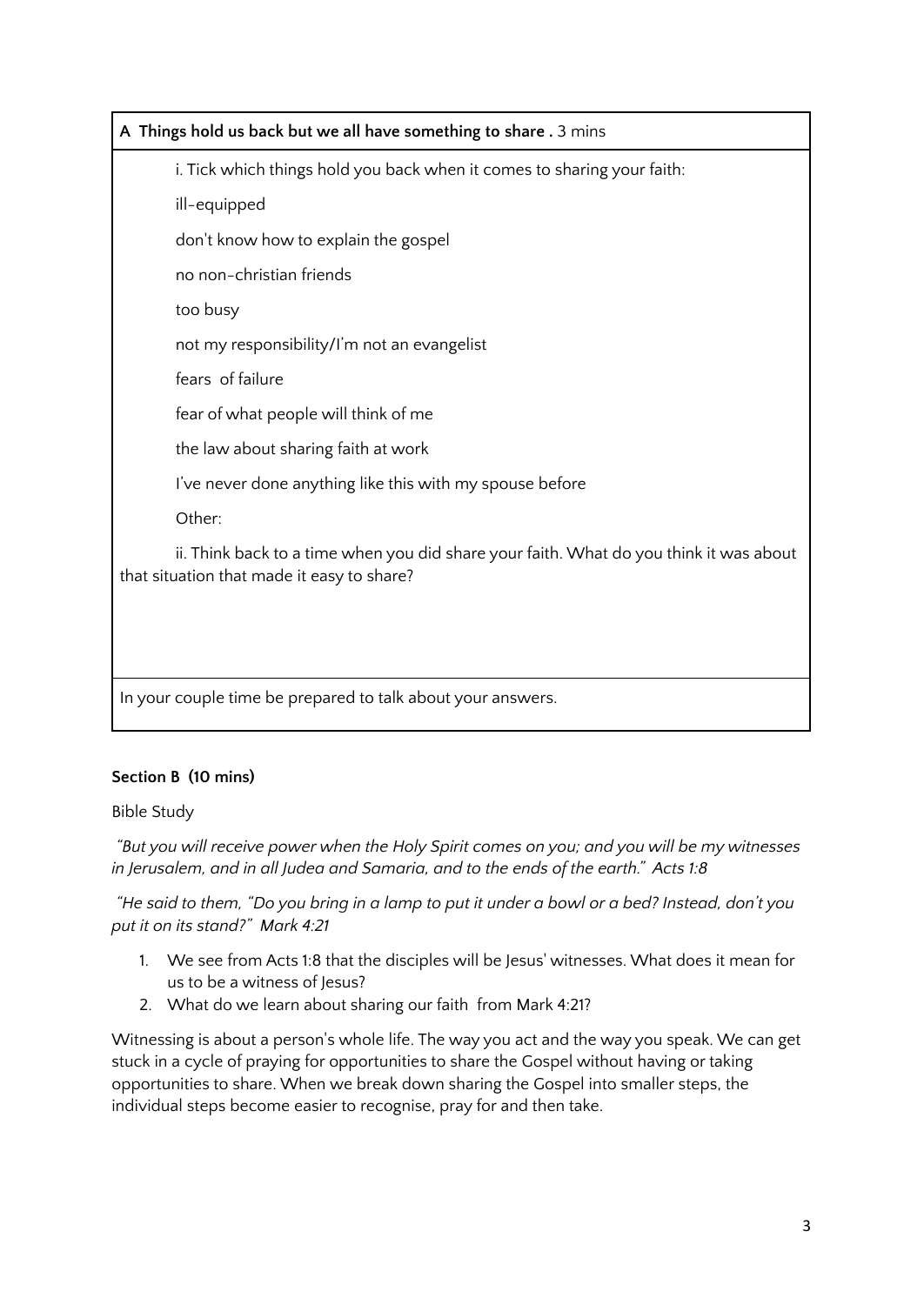### **The Biscuit Trail** (40 mins)

The biscuit trail is a resource that has been designed to help us witness by breaking down sharing the Gospel into smaller steps. We'll be using it in this section to help us do just that.

It is said that you would never force a whole packet of biscuits in someone's mouth. You would offer them one biscuit at a time. Each card is an individual step (or 'biscuit') that you could take, in faith, to help those around you on their spiritual journey.

The Biscuit Trail (you will want a copy per couple)

1. In pairs read through the front of the cards to quickly familiarise yourself with steps. Leave reading the back of the card for later.

Now take one set of the cards and spread them out in the middle of the group

2. Working together, put the cards in the order you think you would try them; beginning with the steps you would do first and moving on to those you would do last. Discuss your choices as a group.

(aside no right or wrong answer, we each have steps that we find easier/more difficult. Each context and person is different. If in your context people are not speaking to one another then the first step will be to change that!)

3. Discuss which cards you feel comfortable doing and which you feel uncomfortable doing. Pull out the 'uncomfortable' cards and discuss ways to approach those steps and grow in confidence. Using the back of the cards as a guide discuss the following two questions.

Which of the 'Be Prepared' points do you find the most challenging?

Has anyone had a personal experience that could help others with this step?

(Aside: remember the listening skills (active and reflective listening) you practised in session 5 (pg 89). These skills are really helpful in many of the biscuit trail steps.)

4. Identify someone that you meet on a regular basis that you would like to help on their spiritual journey. In faith, choose one 'biscuit' that would be appropriate as a first step. Read the back of the card to the group. Pray as a group for these people and the steps that each will take.

**Foundation Principle:** Breaking down the steps to witnessing helps us to be intentional about taking the next step!

The biscuit trail was designed for the workplace but it is easily transferable to other contexts too so take a minute to think about a context where you meet people outside of work e.g. neighbours, school gate or a team, group or club you are part of.

Now take it in turns to share the context and discuss what next steps would be most useful in your context. (The idea here is to begin thinking about applying the biscuit trail steps to the whole of our lives.)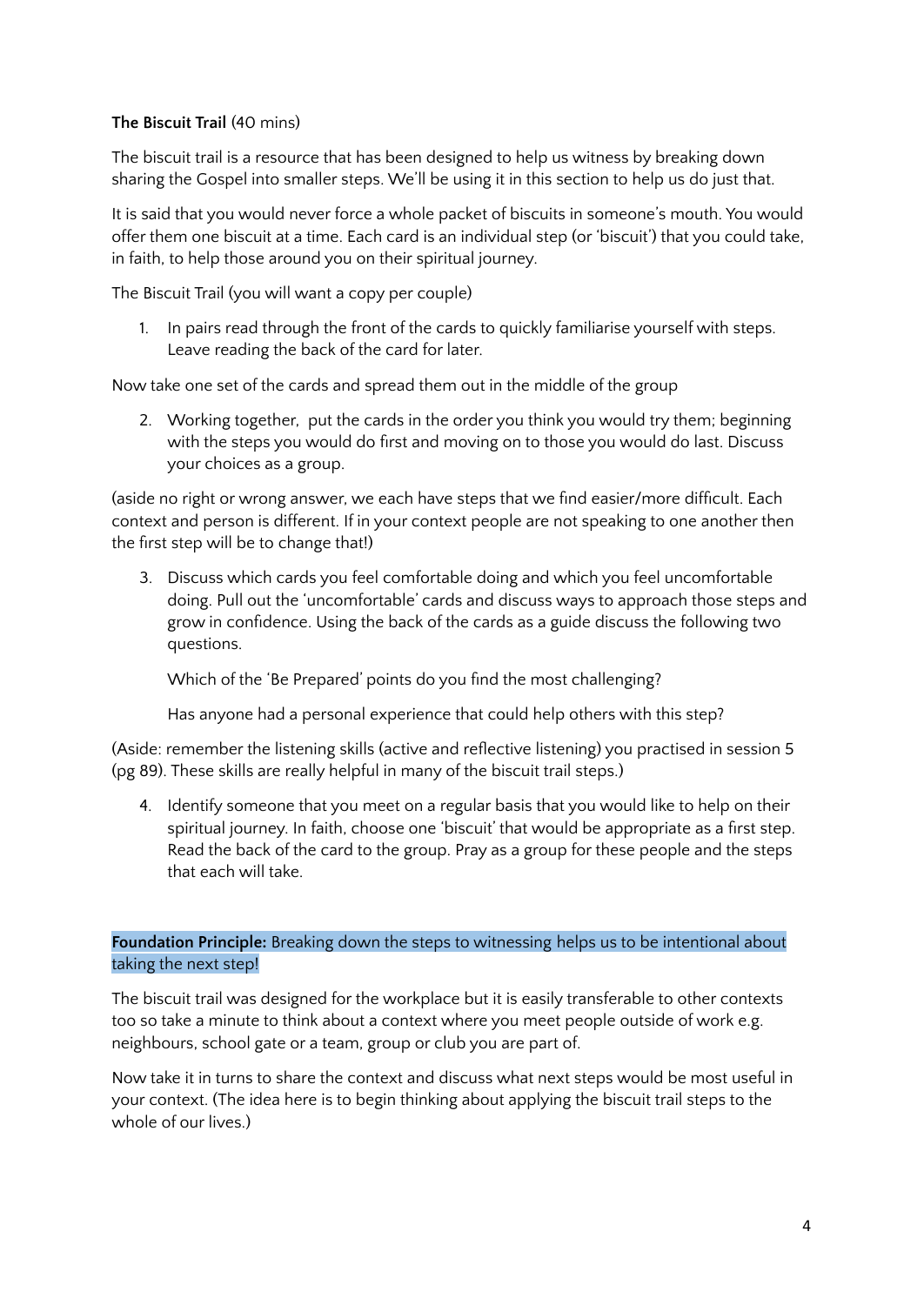| <b>B Making the gospel bite-sized 5mins</b>                                  |
|------------------------------------------------------------------------------|
| Make a list of up to 5 specific people that you would like to help know God. |
|                                                                              |
|                                                                              |
|                                                                              |
| Write down a next step (biscuit) for each person?                            |
| How can you be better prepared to take this next step?                       |
| Which of the biscuit trail steps do you feel least equipped to carry out?    |
|                                                                              |
| In your couple time, be prepared to share what next steps you can take.      |

# **Section C** (15 mins)

In this section we are exploring witnessing as a couple. As we witness together we share a common purpose and we grow together. In section two we broke down sharing the gospel into small steps. Now we are looking at how to incorporate those steps into our family lives.

Sharing in our witnessing falls into three categories. People that we know together and can 'witness to together', people that only one of us knows where 'one shares and the other facilitates space to share' and 'praying together'.

*overlap of spheres of influence:*

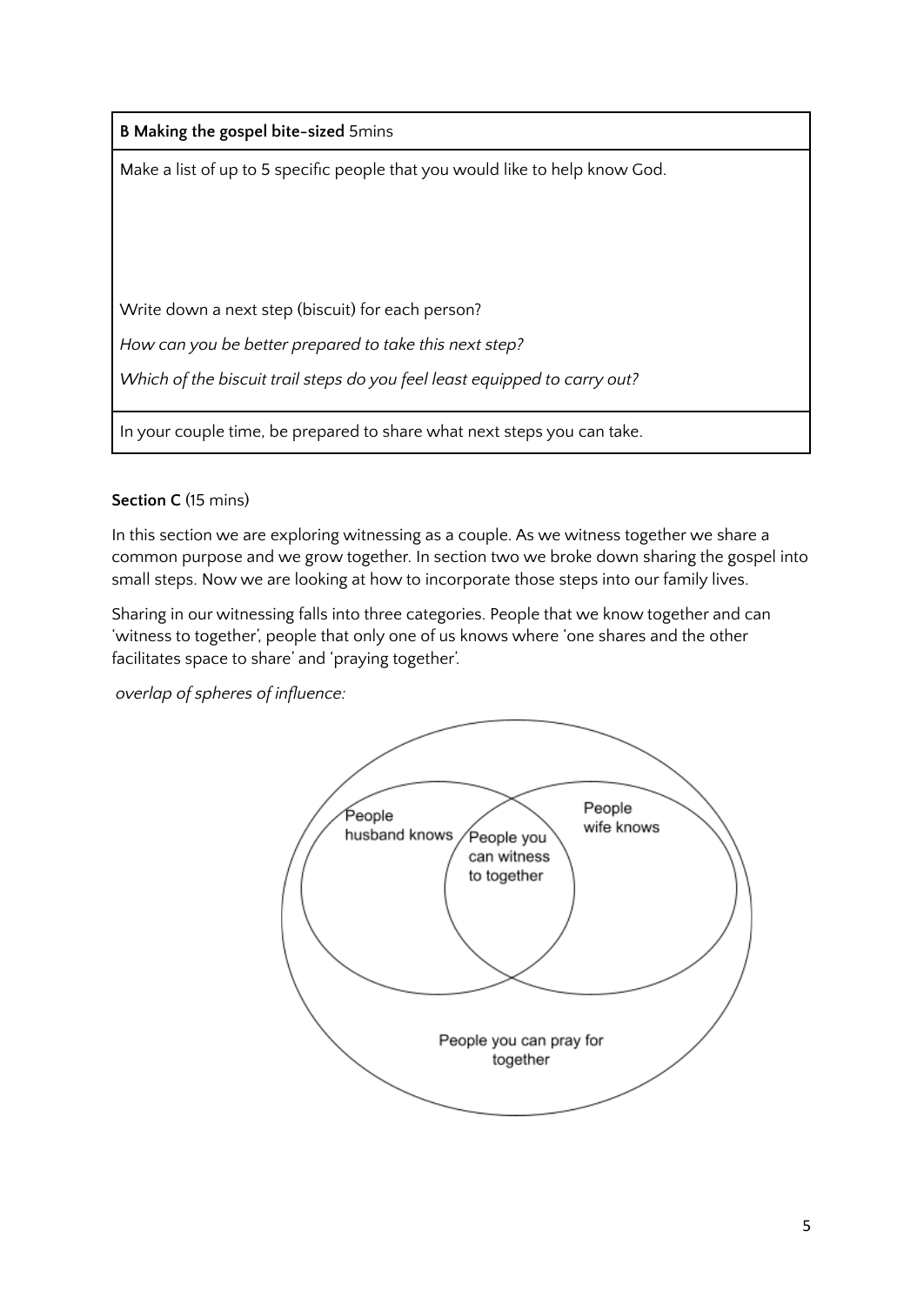1. What has your experience of witnessing together been like? (this may be a new idea for you as a couple, if so use the steps in the biscuit trail to help you identify steps you have already taken together.)

The biscuit trail can form a framework for discussing and praying together about how you both witness Jesus. Our hope is that discussions about the people on your hearts, helping one another to think about the appropriate next steps, praying for those people and sharing stories of one anothers successes and failures will become part of your prayer life.

There are additional discussion guides available at: www.biscuittrail.com

### **Foundation Principle:** We grow together as we witness together.

C Together in witnessing (3 mins)

Where do the people you listed in Box B fit into the circles above? Write down their names in the appropriate circle.

Think about ways to help your spouse to be more effective in their witness?

Write down one way you could share your faith together.

In your couple time be prepared to talk about your answers

What next? (5 mins)

As you've looked through the Biscuit Trail cards, were there any steps you felt you weren't equipped for? (See Box B) e.g. sharing your story or developing your listening skills further?

….And finally

Take a minute to review the foundation principles for this session.

Agree on a date in your diaries for your couple time: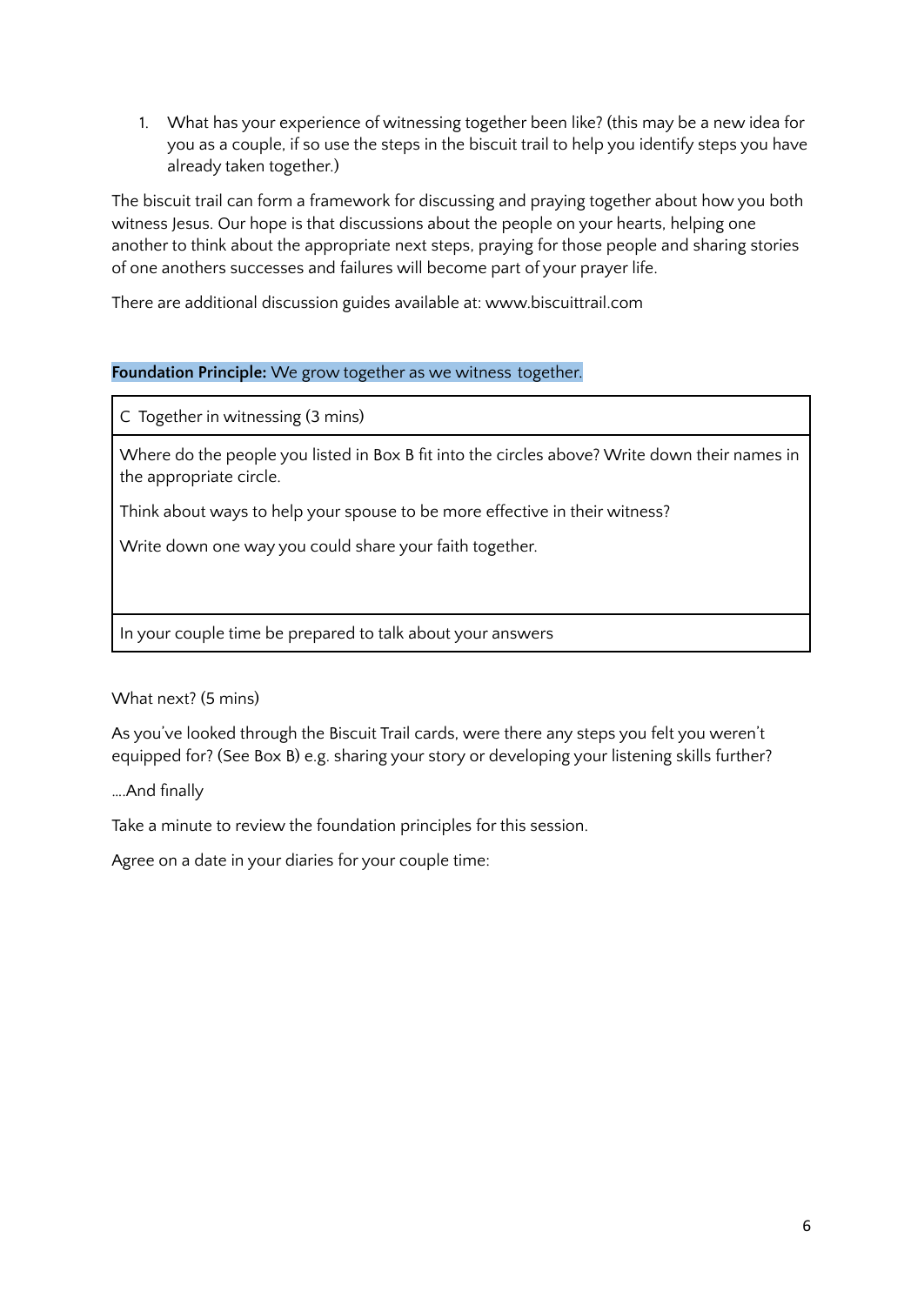**Couple Time**: 60 minutes (goal is for couple to set aside time to talk about people they want to be sharing with perhaps 7 as a couple 2 or 3 in each circle)

**A:** Where you start from in witnessing:

Share about your previous experience and what you hope for or dream about in witnessing. (hurts, hopes, vision). Identify a personal action point if required.

### **Personal action point:**

**B:** Witnessing together,

Combine your answers from the circles in Section C below.



Talk about the different contexts in your lives. Which ones do you share? Which are separate? What ideas do you have for working together in these contexts? You might find it helpful to think about; ways to bring people into a shared context e.g the home or office party; or ways in which you can create time for each other to witness. Identify a personal action point if required.